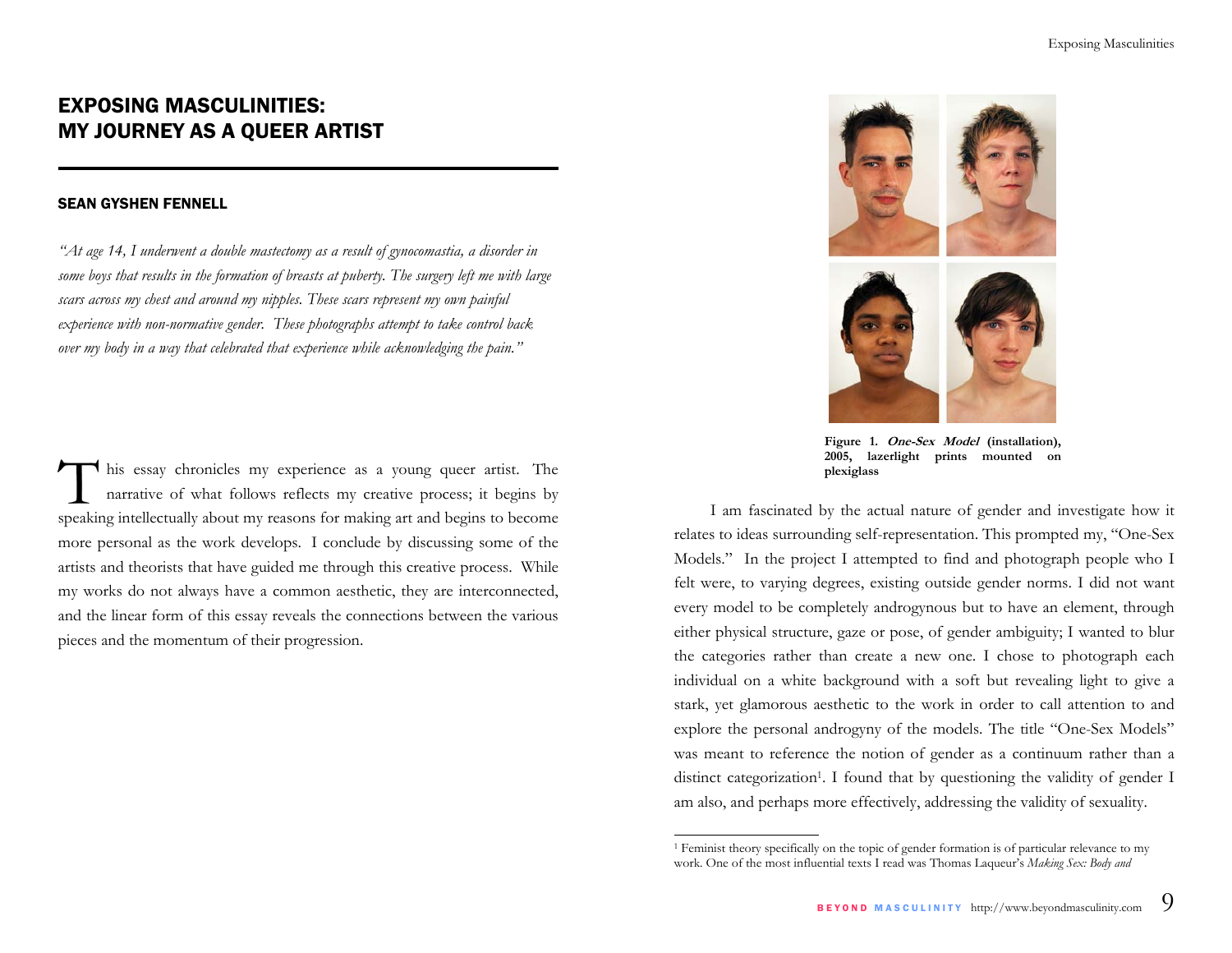

**Figure 2. Transitional Faces (study 1), 2005, digital photograph, make-up, acrylic** 

While creating "One-Sex Models" I was also working with some of the same images in an aesthetically and conceptually different fashion to create "Transitional-Faces." This work explores externalized psychological states of how some queer men explore gender. From firsthand experience and observations in the queer community such exploration can take many forms ranging from drag to hyper-masculinity. I chose to investigate the effeminate side of this exploration, which mimics my own experience. I worked with the most "masculine" of the images in order to give the images more gender range and conflict. To achieve this effect I used paint and make-up on the surface of the images to put the faces into tumultuous states of drag.

Though aesthetically disparate both "One-Sex Models" and "Transitional Faces" were created during the same time and used the same models. These works revealed an interesting dynamic in my art: the psychological state creating self-representation. This realization would not surface again until "Sewing the Façade" and "Veiled," which will be discussed further in the paper.



**Figure 3. Beauty Monsters (installation), 2006, digital prints** 

After the previous projects I began to investigate the various sources that may inform ideas of self-representation to create "Beauty Monsters." I became particularly interested in the sources that directly depicted the notions of hyper-beauty and body: fashion, fitness and porn magazines. I began obsessively consuming and cutting up these magazines and would then spend hours piecing together various disembodied parts to create grotesque figures out of idealized gendered forms. I took great care when constructing these images to make them as visually seamless as possible to heighten the work's plausibility. These figures were then scanned and printed in various scales from life-size to the approximate size they would have originally been in a magazine. In the final presentation, they were pasted to a gallery wall to

*Genderfrom the Greeks to Freud*. Laqueur shows that the Pre-Enlightenment concept of gender was more ambiguous. It was believed "that inappropriate behaviors might really cause a change of sex" (Laqueur, 126). The classic story of Marie-Germain serves as a clear example of natural sex change. The story is about a girl named Marie who was soon to be Germain. During puberty Marie jumped across a ditch while chasing a pig, which ruptured the ligaments that held 'her,' (now 'his') male genitalia inside (Laqueur, 127). Thus Marie became known as a boy by the name of Germain, " a well-built young man with a thick red beard" (Laqueur, 127).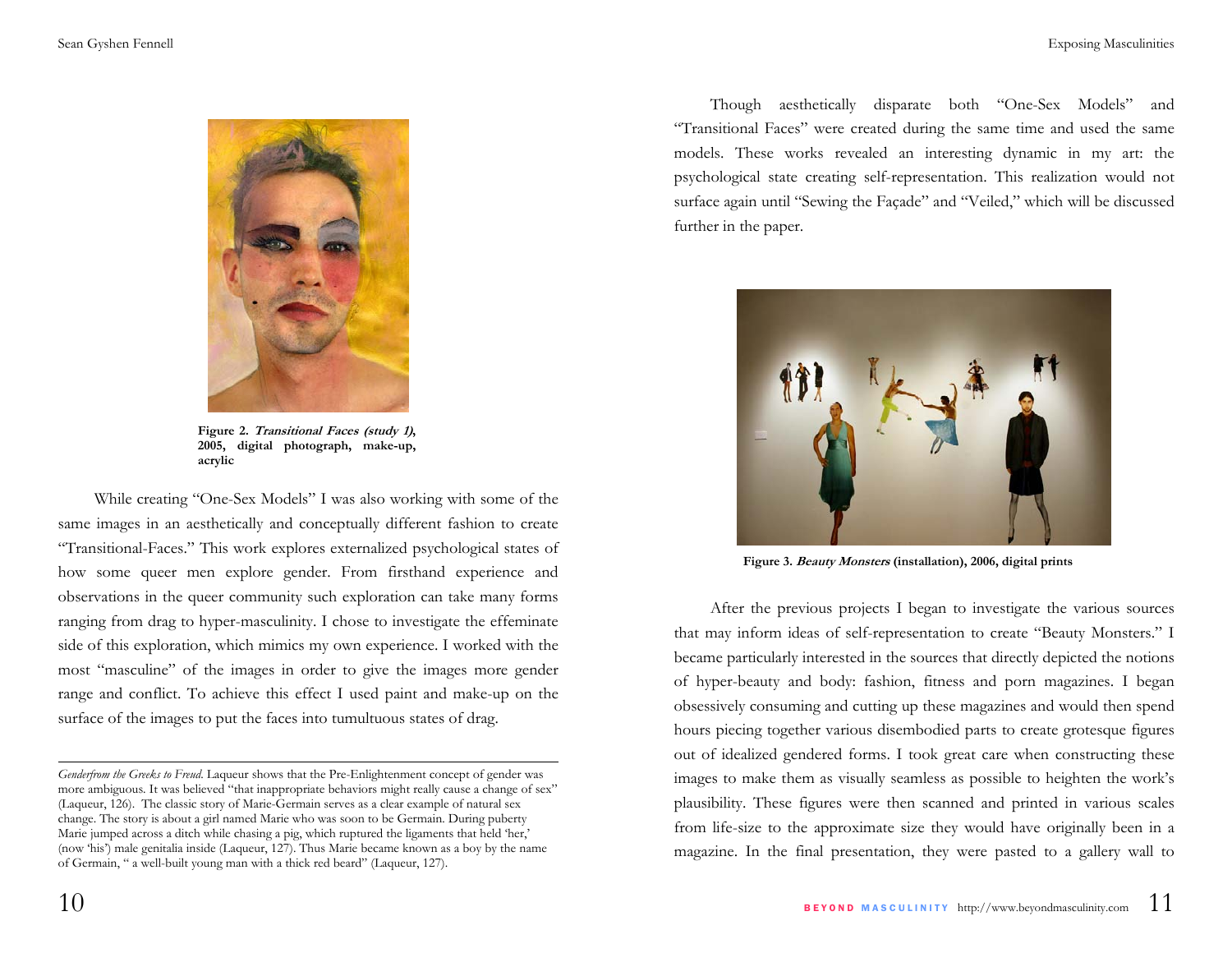appear as if an army of Beauty Monsters was about to march into the space of the viewer. Among my constructed figures I included one image that was directly scanned from the magazine. The inclusion of this figure both highlighted the ridiculousness of fashion images and made my constructions more believable. The intent of "Beauty Monsters," beyond an investigation of these sources, is to again provide visual depictions of a queer gender continuum. In this way "Beauty Monsters" is conceptually similar to "One-Sex Models."



**Figure 4. Iconoclast, 2005, mixed-media** 

While working with ideas surrounding gender, a series I had created previously, titled "Iconoclast" began to receive some controversial press.2 This was the result of some conservative activists objecting to my work being publicly place at my undergraduate university. This caused them to photograph my work and appeal to several conservative media personalities. Lars Larson, a conservative radio talk show host, picked up the story. I was notified by some of my friends in Oregon and subsequently called *The Lars Larson Show* and was interviewed (see Appendix 1, "Interview Transcript"). After this I made my own appeal to the liberal press and was published in *The*  *Advocate* and picked-up by other small Oregon-based newspapers. Through being in *The Advocate,* I was contacted by members of the Catholic gay community. This was around the time that Pope John Paul II died and Pope Benedict XVI was appointed. His appointment is the source of turmoil amongst gay Catholics, especially after the Church issued a new document on the church's view on homosexuality. I could not resist making a documentary about being queer and Catholic in this turbulent time in the Catholic Church. While this seemed a departure from the work I was engaged in I felt compelled to make the documentary "A Place at the Table."



**Figure 5. A Place at the Table (video still), 2006**

Despite my connections I began to face a great deal of resistance from both the straight and gay Catholic community. The gay community was afraid they would face discrimination if they were part of the documentary and the straight community did not want the issue talked about. Fortunately, I had become friends with Brother Brian Halderman, a 'religious' in The Society of Mary (a sect of the Roman Catholic Church), who was one of the first openly gay people to enter religious life in the Catholic Church. He became the largest supporter of "A Place at the Table." He put me in contact with many other gay Catholics, over fifty people in all, of which only seven allowed me to interview them. To gain more familiarity I began to be an active member

<sup>2</sup> My first polemically queer series is "Iconoclast." In these works I photographed homosexual couples/individuals and paired them with patron saints such as Saint Martin de Porre for social justice, Saint Joseph for marriage, Saint Patrick for excluded people, and Saint Anthony of Padua for oppressed people. Text from the recently passed amendments prohibiting gay marriage surrounded the figures and saints. The images were then gold-leafed and made to resemble Byzantine icons. The purpose of the work is not only to draw parallels between religion and legislation but also to highlight inherent hypocrisies.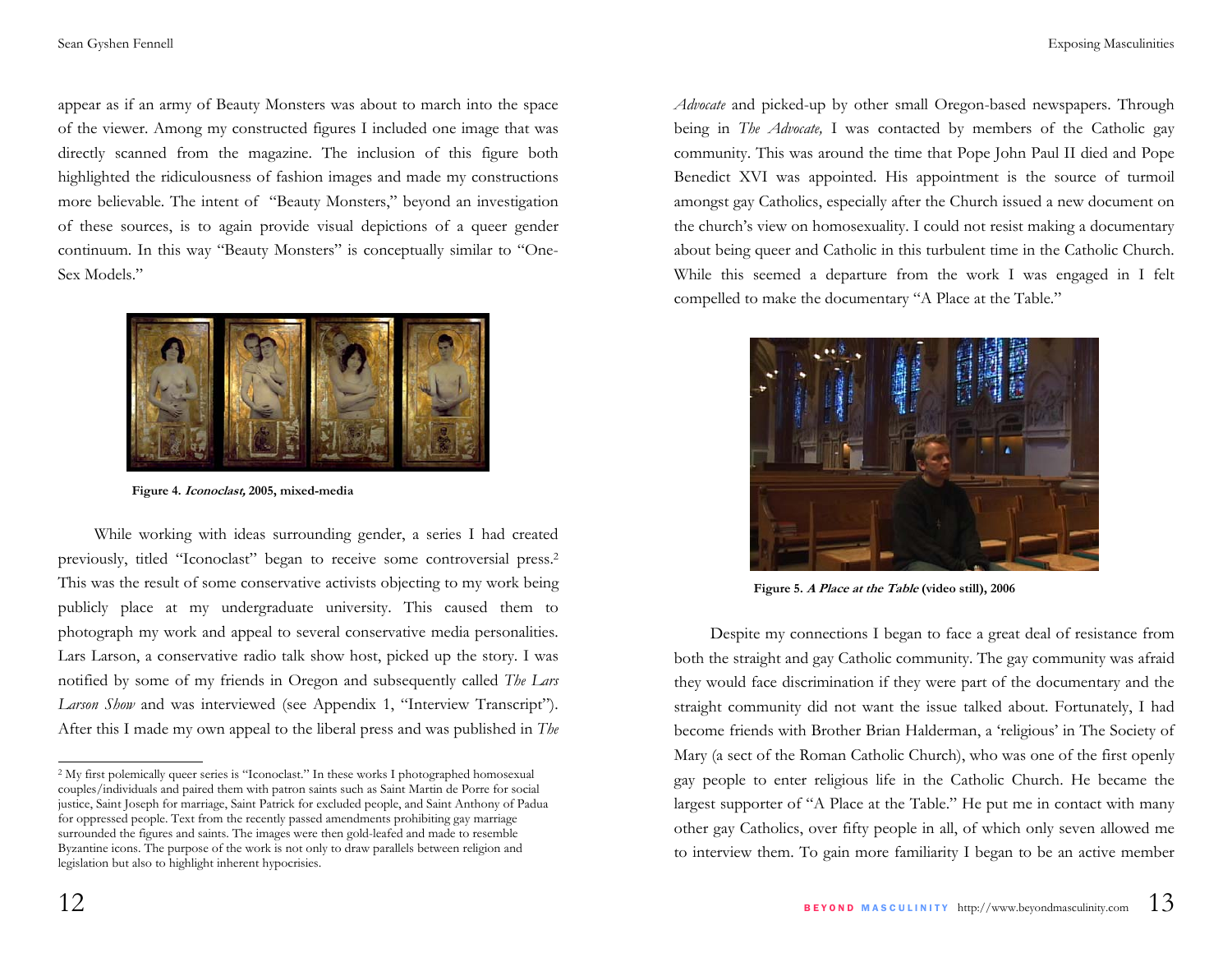of the gay Catholic community. I volunteered at Catholic booths at queer events, sang in the Catholic choir for the Sounds of Acceptance benefit, and attended Peace and Justice meetings (a gay friendly Catholic organization). By doing these activities I not only was able to meet more gay Catholics but gained firsthand knowledge of the discrimination gay Catholics have to endure, both from the queer community and within the Church. This helped me gain the proper perspective for the work.

After I had interviewed several gay Catholics and the leader of Peace and Justice (Sister Marge O'Gorman), I realized that I had to find someone who could set the stage of the documentary by laying out the official Church doctrine on homosexuality. This proved to be a complicated process of dealing with Catholic bureaucracy from the Archbishop down to the ostensibly heterosexual Father James Knapp, the leader of Courage (the official Catholic Group for people with homosexual tendencies). While I was attempting to get an interview from someone inside the Church about the doctrine, I had to be very careful to not draw too much attention to some of the other organizations and people I had already been in contact with. I did not want to cause the gay friendly organizations to be shut down. Eventually, I was granted an official Archbishop sanctioned interview with Father Knapp. The interview was tense, his speech was guarded and he recorded me as I recorded him.

"A Place at the Table" runs approximately ten minutes and is comprised of interviews shot in the interviewee's personal spaces such as, a home or place of worship. They are linked together with symbolic footage of Catholic imagery, mostly taken from the Cathedral Basilica of Saint Louis and the Saint Francis Xavier College Church. This documentary addresses the Church's doctrine in contrast to the actual experience of living as a homosexual in the Church.

After working closely with the gay Catholic community, I wanted to return to working with ideas of gender, experience and the body. I also felt it was time for me to work more directly from personal experiences.



**Figure 6. Sewing the Façade, 2006, digital print, thread and needle** 

At age 14, I underwent a double mastectomy as a result of gynocomastia, a disorder in some boys that results in the formation of breasts at puberty. The surgery left me with large scars across my chest and around my nipples. These scars represent my own painful experience with nonnormative gender. These photographs attempt to take control back over my body in a way that celebrated that experience while acknowledging the pain.

Out of the images I had, I found one that struck me; my eyes were closed, my expression a mix between ecstasy and pain – my gesture dynamic. I wanted to highlight the gesture and emotion while emphasizing the scars. I came to the idea of sewing red thread into the image over the scars to accentuate the emotional consequences of the surgery. During the process of sewing I noticed that the gesture in the photograph was similar to the action I was making. This realization caused me to connect the thread to my hand in the image. The thread and image seemed to visually merge into each other.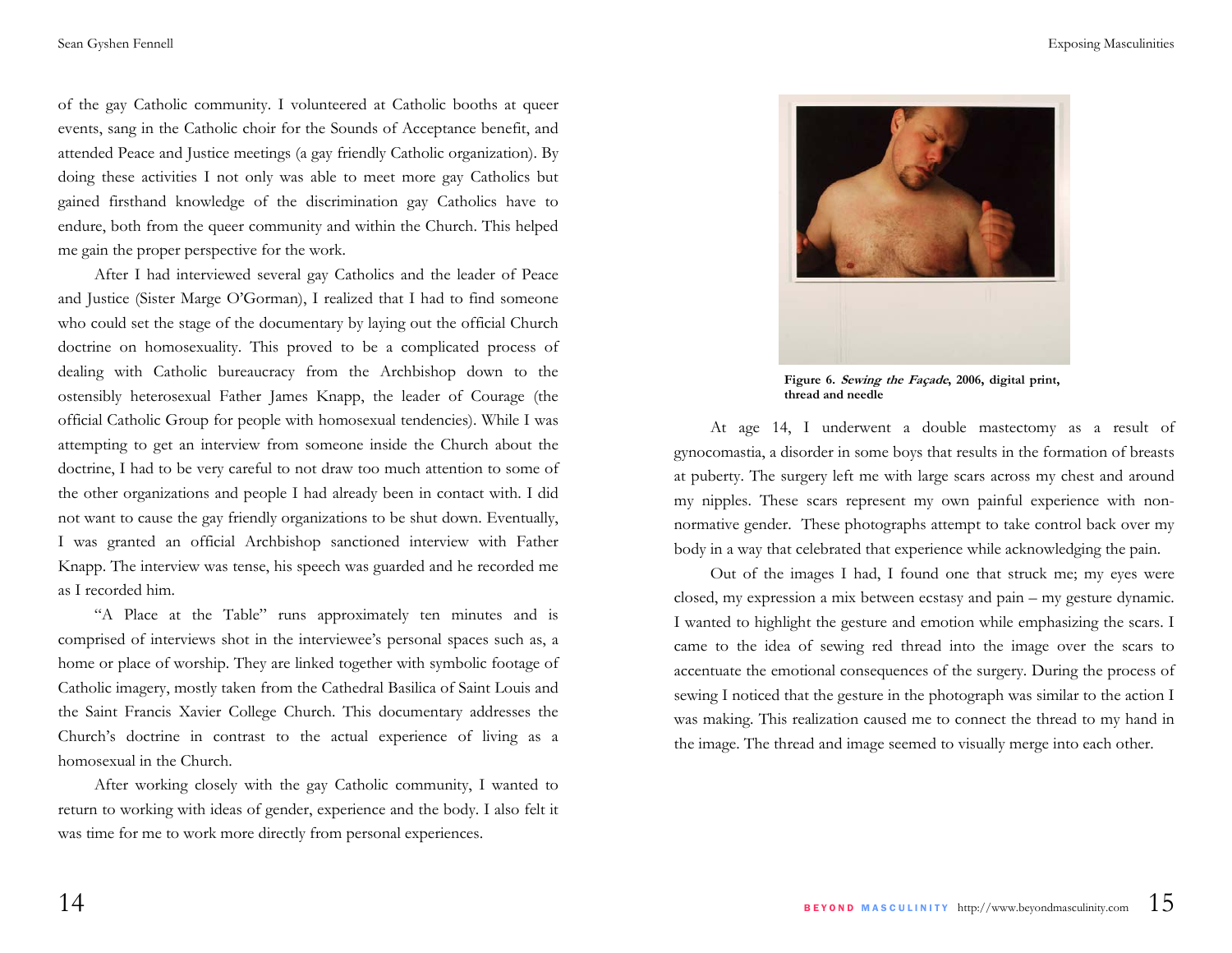

**Figure 7. Sewing the Façade, 2006, digital prints, needles and thread** 

For the final presentation of what came to be known as "Sewing the Façade" I chose five images, printed them life-size on matte finished paper and sewed into them with red thread. On some of the images I sewed strictly over the scars from my surgery and in others I responded less literally to the image. All of the images are of me from the mid-torso up, on a black background, with my eyes closed. The thread is sewn into my chest at various locations and connects to my hands to make it appear as if the image is sewing itself. I left the needle on the thread dangling outside the frame to further the illusion and to break the frame of the picture. The use of red thread and the inclusion of the needle is of particular importance to the work. They are meant to be read beyond the literal reference of blood and surgery, to be healing yet destructive, concealing while highlighting, masculine and feminine. These elements get to the core of what I want "Sewing the Façade" to visually articulate.

"Sewing the Façade" addresses ideas surrounding the body in relationship to self-expression, queerness and gender. It celebrates the beauty of the non-normative while documenting the pain afflicted by the normative ideal.



**Figure 1. Veiled, 2007, video installation** 

Most recently, I created the video installation "Veiled." The work consists of large amounts of various white fabrics suspended in the middle of a dark space with a video projection coming from inside. The initial view is of a large circular glowing white satin form. There is a part in the fabric that serves as an entry revealing the inner part of the installation. Inside there is soft gathered chiffon. From behind a single sheet of sheer fabric a video of myself is projected in small scale. Since the fabric is sheer and the projection is from behind, the flowing fabric lining the structure also has a larger less sharp version of the video projected on it. The rear projection is also what gives the exterior fabric a glow, even though no discernable image can be seen from the outside.

The video projects an image of me nude from the shoulders up slowly spinning as thin red threads bind my face and neck. The video begins with a few threads on my face and over approximately six minutes they form large ribbon-like bands over my eyes, mouth and neck, at this point the footage reverses and begins to unbind me; It is meant to be seen as non-linear and perpetual. I chose to edit the clips with very slow cross-fades in order to maintain the meditative feel of the work and reduce the loop from two hours to twelve minutes.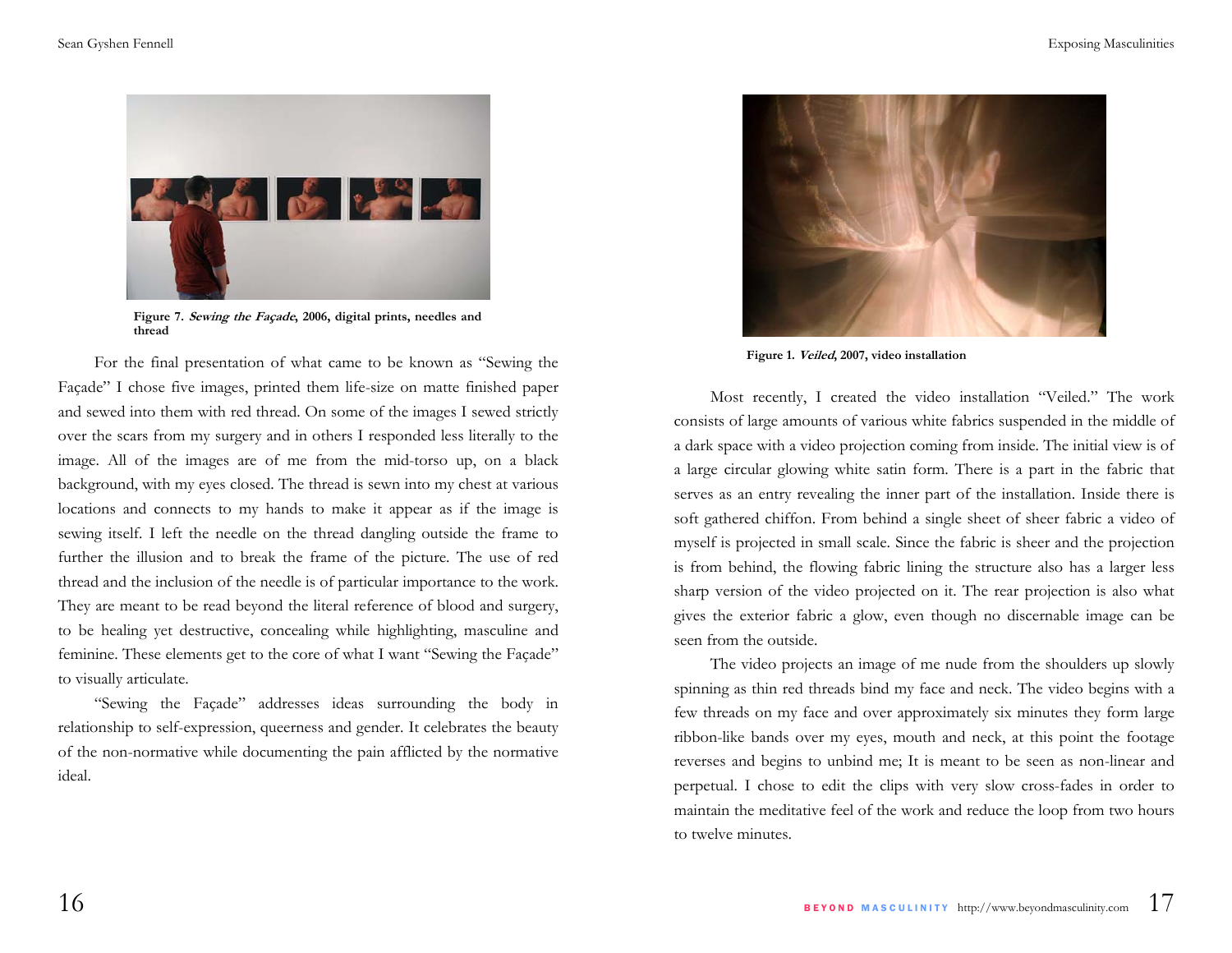To me, gender is learned and not innate. The video references gender as a performance by depicting the nature of the constraints of normative gender with the slow building of the thread over time to completely deform and constrict my face and neck. The looping shows how one can never truly escape these constraints: first they appear invisible or inconsequential, but over time they will build up until they completely conceal a person.

While there are several potential reads for the function of the fabric structure; I am most interested in it as a veil and in reference to theatricality. The veil is currently a highly debated and controversial topic with reference to the Islamic tradition of veiling women. To me the veil is an overt symbol of oppression, a garment that binds and obscures. I hope to tap into this debate and the possible reads of the veil. I am using the reference of the veil by literally veiling the image from viewers by projecting the image through many layers of fabric to make the initial image unreadable but aesthetically seducing. I then invite the viewers to come inside the satin veil. Once inside they are then confronted by a crisp and disturbing image of a person being bound by thread. The harshness of the image is contrasted by the ethereal nature of the large softer image being projected onto the chiffon lining. This duality is important as it articulates the duality of what is perceived with gender and what is experienced.

The reference of the theater, with the fabric alluding to a curtain, parallels the concealing of the veil but speaks directly to the idea of gender as a performance. This is also integral to the work because the clear image is eventually revealed. In this way the connotations of the veil and the theater, in reference to gender as performance, combine to make the potential interpretation of the work more accurate to my intention.



**Figure 9. David Wojnarowicz, Untitled [One day this kid...], 1990, gelatin-silver print, 30 x 40"** 

## **A Foundation for Artistic Practice: Discussion of Influences**

My discovery of David Wojnarowicz was the result of two important moments in my life: coming out as queer, and making the decision to pursue being an artist. I immediately became enthralled by his work and pored over it for months. His writings are coarsely honest and his imagery complex and loaded with meaning. The works that combined his writing and images became of particular interest to me. For example "Untitled [One day this kid…]" is full of rage and hope. The story is moving and the image of the innocent looking boy (a photograph of David Wojnarowicz as a boy) surrounded by the text work together to produce a powerful account of his life in a manner that reaches beyond mere autobiography. Above all I value and carry with me his unapologetically personal approach to art making. As Dan Cameron states:

He was a genuine idealist in the sense that he spoke up loudly for causes that he believed in and never hesitated to make his art a vehicle for his political convictions. But he was also a visionary artist in the sense that his works were often triggered by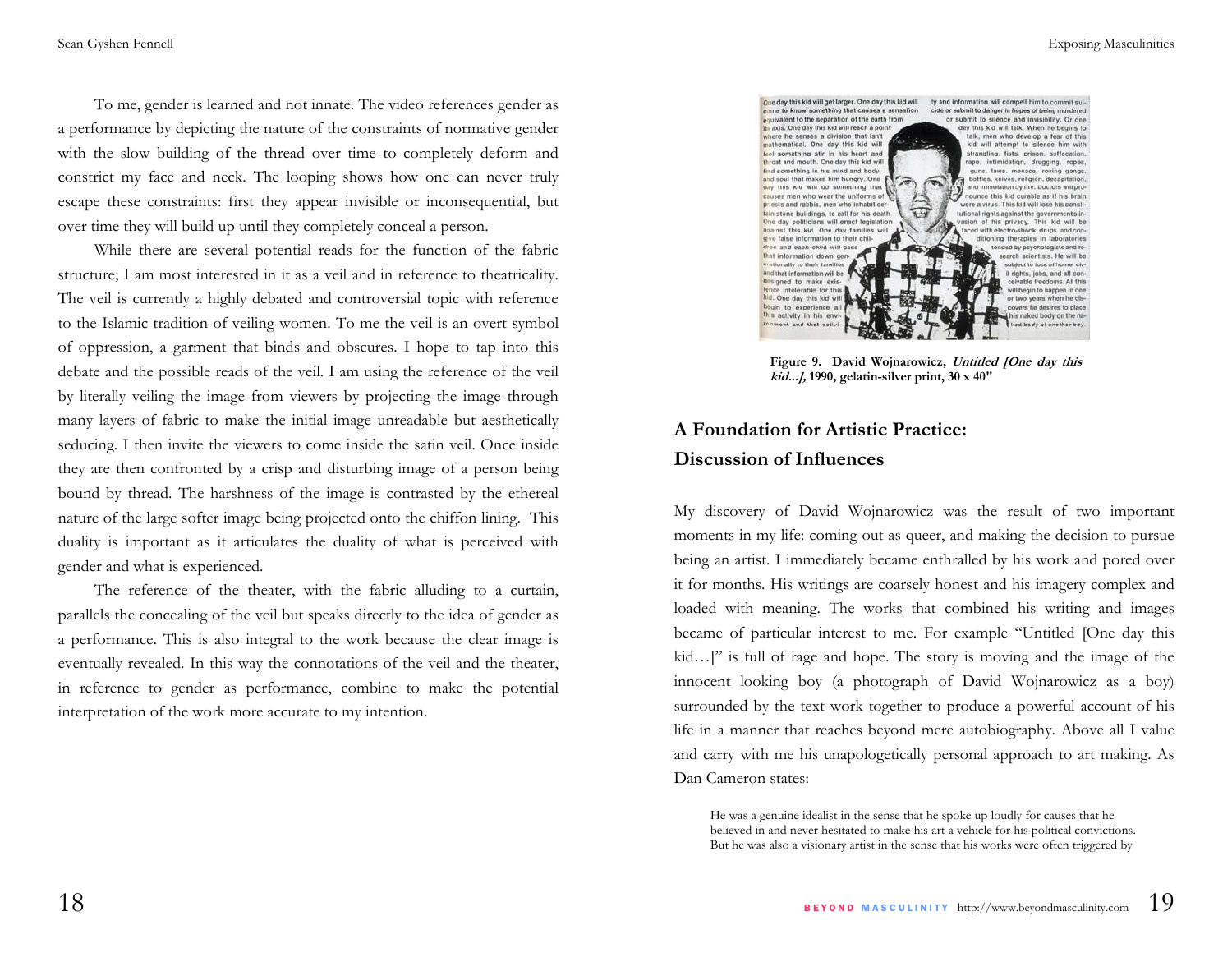private experiences or dreams, and he was especially fond of creating links between ecstatic experience and polemical confrontation (Cameron, 3).

Wojnarowicz seemed to give me permission to speak loudly and never hesitate. I began to create art that explicitly dealt with my personal experiences, often in an overtly political way. Working this way was an extremely important step for my work. I still work from personal experiences but have begun to move away from being as aggressively political and as overtly autobiographical.



**Figure 10. David Wojnarowicz, Fuck You Faggot Fucker, 1984, black-and-white photographs, acrylic, and collage on masonite, 48 x 48"** 

 The way I approach materials and object making mirrors that of Wojnarowicz. I do not focus exclusively on aesthetics or issues and I use a variety of media as a way to bring new layers of meaning and context to my work (Cameron, 4). However, visually my work is very different from Wojnarowicz's. This is especially true in my more recent work where I have sought to have a very simple and elegant aesthetic as opposed to Wojnarowicz's complexly charged and emotionally raw style.



**Figure 11. Adrian Piper, The Mythic Being: I Embody Everything You Most Hate and Fear, 1975, oil crayon on photograph**

 Adrian Piper's essay "The Joy of Marginality" speaks eloquently about passing as mainstream, yet being marginal to it, and the perspective this relationship provides (Piper, 236). I also attempt to utilize this privileged perspective in my work to comment on the mainstream thought process. Although the source of my marginality is due to being queer and not my ethnic identity, my awareness and response corresponds with Piper's.

I become aware of my racial identity when someone brings it to my attention. This happens, for example, whenever someone makes a racist, sexist, homophobic, or ethnic slur of any kind. That brand of irrational hostility, no matter where it is explicitly directed, reminds me of my vulnerability as a black person (Piper, 233).

This is analogous to how I perceive my sexuality and gender and react to any statement of bigotry; it makes me feel vulnerable and enraged. My work is in response to these feelings, as is Piper's. This perspective affects my work directly; I use this perspective to channel my experiences in productive ways and to take back power in order to not be confined (Piper, 234).

 Beyond Piper's writings, her interventionist performance based work and how it functions is of great importance. In "The Mythic Being" she created an alter-ego (a young black male) and walked around public places asserting this false identity, reflecting the root of the discrimination she feels as a black female. This speaks not only about racial discrimination, but can be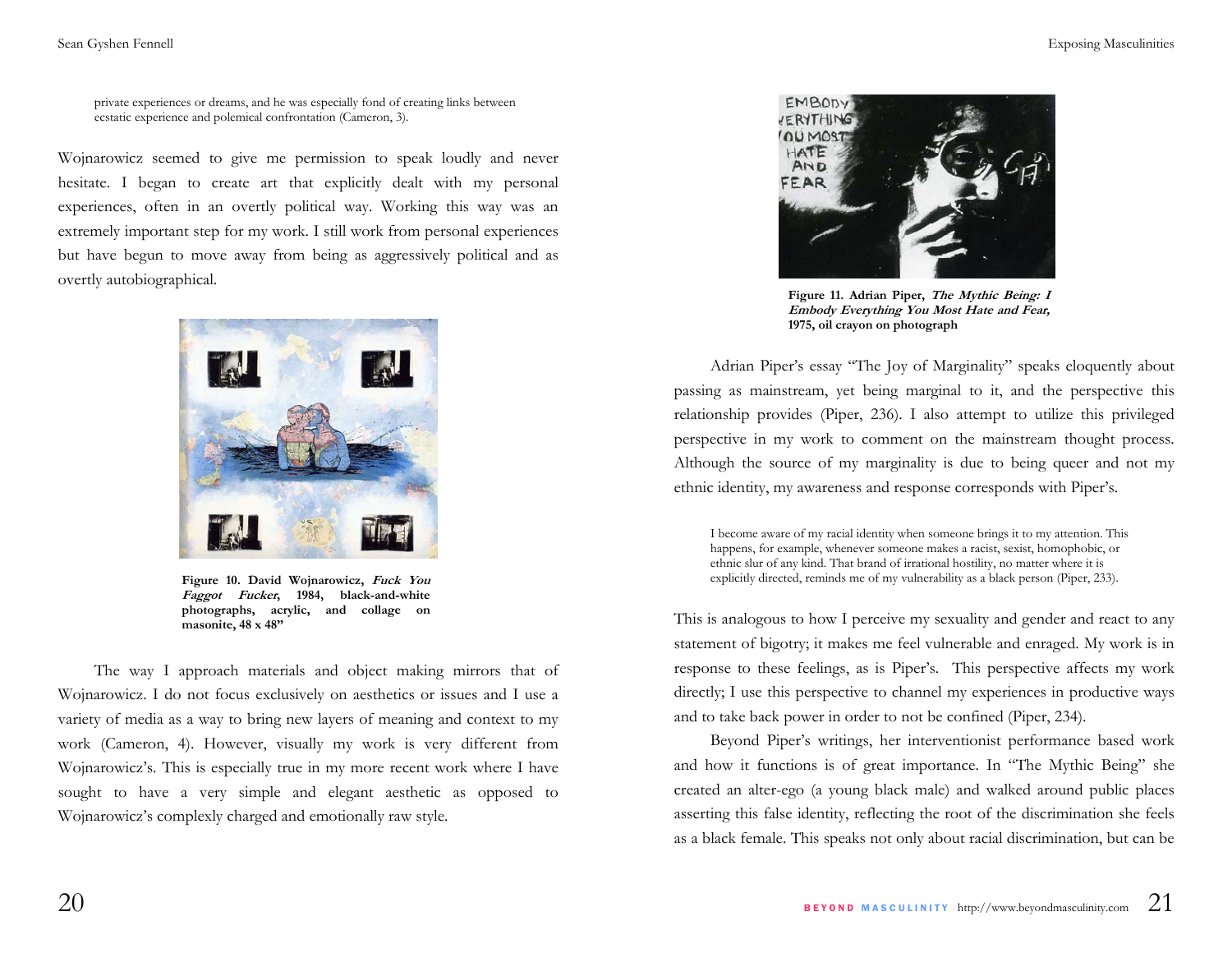read as showing gender as performance. It is also of interest to my working method in that she photographs these performances as documentation of the event and then through an additive process uses that documentation to make an art object. Much of my work is based in performance, and the photographs of the event are altered. These alterations, such as the adding of thread to "Sewing the Façade," turn the documentation into autonomous art object.

 The purpose of Piper's work makes viewers aware of their own racism. She constructs relationships with the viewers to highlight their xenophobia. While my work is not as immediate and more specifically addresses ideas surrounding sexuality and sex, our perspective and intent is similar.



**Figure 12. Caravaggio, The Martyrdom of St. Matthew, 1599, oil on panel** 

 While my ideologies and some working methods parallel both Wojnarowicz and Piper, aesthetically there are few similarities. Visually I draw from such artists as Caravaggio and Mapplethorpe, both of whom are used as examples in Dave Hickey's *The Invisible Dragon: Four Essays on Beauty* where he talks about the idea of transgressive beauty and its "subversive potential" (Hickey, 13).

 In my work, I look to the gestures, tenebrism, and imagery of Caravaggio. Today he is seen as a maker of beautiful paintings. However, Hickey argues that during the time of Caravaggio his works were seen as political due to their subject matter surrounding the religious debate of intercession.

[W]e must ask ourselves if Caravaggio's 'realism' would have been so trenchant of his formal accomplishments so delicately spectacular, had his contemporary political agenda, under the critical pressure of a rival Church, not seemed so urgent (Hickey, 18)?

He argues that Caravaggio used aesthetics to lull his viewers into contending with its subject matter. I draw from this baroque aesthetic in my lighting and color palette. I want my viewers to be visually seduced by the work and therefore made to contend with the more socio-political content of the work.



**Figure 13. Robert Mapplethorpe, Annamirl and Wim, 1984, silver-gelatin print** 

 Robert Mapplethorpe used beauty's inherent visual draw as a means to communicate ideas of sexuality that run contrary to the mainstream. Hickey argues that the subject matter alone was not what caused conservative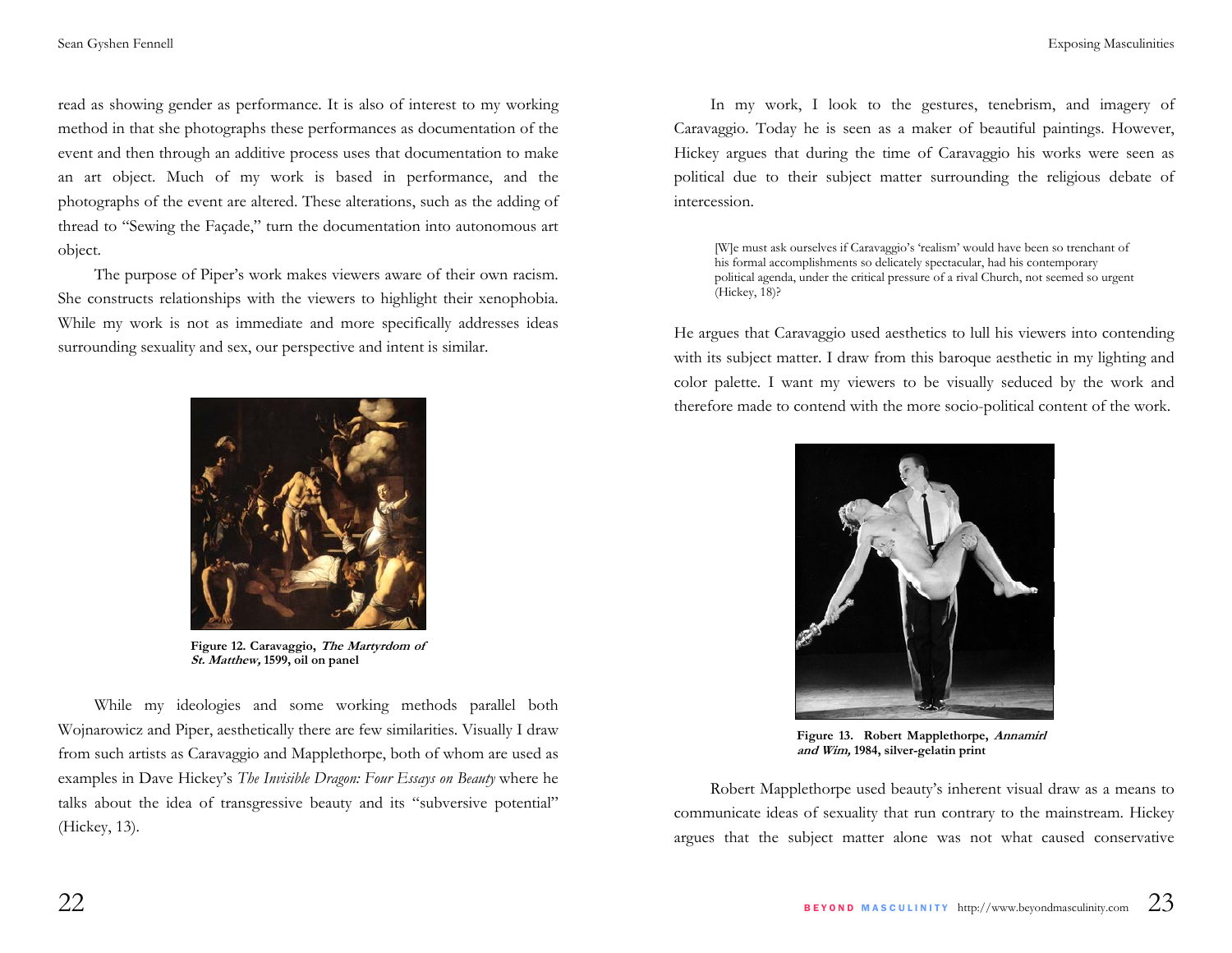activists of the time to react so violently, but that he depicted the acts as beautiful.

It was not that men were making it then, but that Robert [Mapplethorpe] was 'making it beautiful.' More precisely, he was appropriating a Baroque vernacular of beauty that predated and, clearly, outperformed the puritanical canon of visual appeal espoused by the therapeutic institution (Hickey, 22).

If one represents marginal experiences or people in an unappealing or ugly way then there is nothing being said that runs contrary to mainstream thought. By using beauty while photographing queer subject matter one subverts the mainstream gaze simply by portraying what is widely seen as negative in a positive light.

Another major aspect to my work is how queerness is manufactured. Michael Warner claims:

The closet is better understood as the culture's problem, not the individual's … It is experienced by lesbians and gay men as a private, individual problem of shame and deception. But it is produced by the heteronormative assumptions of everyday talk. It feels private. But, in an important sense it is publicly constructed (Warner, 52).

Warner touches upon several main preoccupations in my work. I aim to explore how queerness is mediated and defined by the heteronormative culture, and to reveal those definitions and rearticulate them from a queer perspective. I see the body as the site of mediation between this heteronormative culture and the internal psyche of the individual. The body, like Warner's idea of the closet, is experienced as an individual place of shame and deception, but is ultimately publicly constructed. In my work, I strive to depict the internal experiences of heteronormativity on queer bodies. The depiction of this struggle is an attempt to regain power over the effects of heteronormativity.

Through this discussion, I have put myself in dialogue with some of the key artists, cultural critics and art theorists that have informed my art making. From them I have gained a great deal; from Laqueur an understanding of the true nature of gender, from Wojnarowicz an unapologetically personal approach, from Piper an embracement of the perspective and experience of being Other, from Hickey an understanding of the role and power of subversive beauty, from Caravaggio and Mapplethorpe examples of how to create images of polemical beauty, from Warner a critical understanding of heteronormativity. In this sense my work can be considered a branch of the Politics Identity Art Movement. While I draw from these ideologies, I am moving away from an overtly political stance to work with an emphasis on cultural commentary in an attempt to make visible the mechanisms by which people's experiences are mediated and how they manifest.

Thus far, my work has been engaged with a critical yet celebratory investigation of queerness, with a particular emphasis on gender formation and experience. For me to achieve this, it is crucial that I begin by working from my own personal experiences in an attempt to transcend the autobiography, without discounting it. To effectively communicate my ideas I strive for visually seductive work that contains cultural commentary.

I am still fascinated by, and will continue to work with, the mechanisms that inform gender. However, I have been investigating feminine aspects and experiences of queer gender. While this is an important aspect to my work, I have come to the realization that masculinity has an analogous relationship to the invisible mechanisms that cause systems of oppression. I plan to use this perspective and to begin investigating masculinity and how it functions in relationship to queerness.

#### ABOUT THE AUTHOR

Sean Gyshen Fennell is queer artist and activist originally from the Pacific Northwest. He attended Willamette *University in Salem, Oregon and recently completed his graduate work at Washington University in St. Louis, Sam Fox School of Design and Visual Arts. Fennell is currently living in Denver, Colorado and teaching at the University of Denver, School of Art.*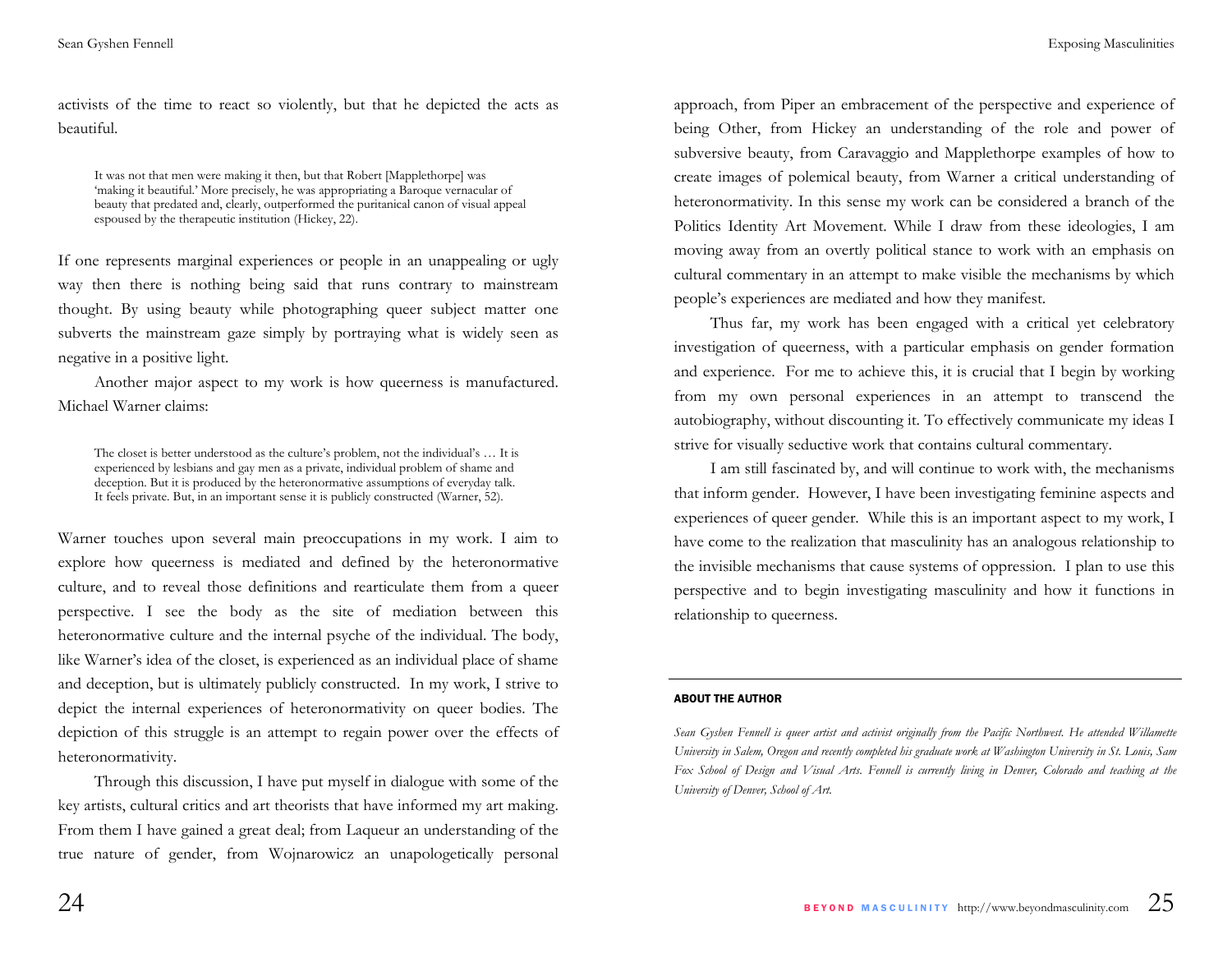### **Works Cited**

- Cameron, Dan, John Carlin, C. Carr, and Mysoon Rizk. Fever: the Art of David Wojnarowicz. New York: New Museum Books, 1999. 3-43
- Hickey, Dave. The Invisible Dragon: Four Essays on Beauty. Los Angeles: Art Issues P, 1993. 11- 24.
- Laqueur, Thomas. Making Sex: Body and Gender From the Greeks to Freud. Cambridge, Massachusetts, and London, England: Harvard UP, 1992.
- Piper, Adrian. Out of Order, Out of Sight. Vol. 1. Cambridge, Massachusetts, and London, England: The MIT P, 1996. 233-237

Warner, Michael. Publics and Counterpublics. New York: Zone Books, 2002.

## **Appendix 1, "Interview Transcript**

**Las Larson:** Sean Gyshen Fennell is an artist at Willamette University. How are you doing Sean?

**Sean Gyshen:** Doing pretty well Lars, how are you?

LL: Glad to have you on the program but I'm not real happy about that artwork. I mean it's a private university you can put what you want on the walls. I've had a lot of people trying to figure out what this artwork means. These naked figures of people who appear to be in embraces that would indicate they are homosexuals and then torn up pages of something at the bottom of the photos. Why don't you tell us what it's all about.

**SG:** I'd love to. First of all the goal of the icon project is to yield art that investigates societal constructs and visually stimulates the viewer and to facilitate discussion. Which is why I am very happy to be on your show because that is what the work is intended to do. The text that is in the background is actually some of the measures that were passed, excluding gay marriage, Measure 36 and the smaller icons that are below are the Patron saints such as St. Anthony of Padua or St. Patrick who are the patron saints of the oppressed people and excluded people. And the figures in fact, in the icons are homosexuals and its trying to draw lines between these and investigate the current political and religious climate.

**LL:** Does one of those figures work for Kate Brown, the senator?

**SG:** I am not familiar with that.

**LL:** Sure, you don't know the people you took naked pictures of?

**SG:** I know them very well but I don't know what they are doing now. I actually moved to St. Louis. I am attending graduate school.

LL: OK So here's the concern I have. Why would you show a ballot measure passed by Oregonians overwhelmingly torn up at the bottom of the picture like that?

**SG:** Well, it is actually not torn up. It's in its completion there is gold leafing over the entire image which I guess gives it an appearance of being torn.

LL: So it's not really torn up?

**SG:** No, it is not torn up. It is in its completion.

**LL:** It's in completion?

**SG:** All the text is there it is just that some of it is obscured with gold leaf.